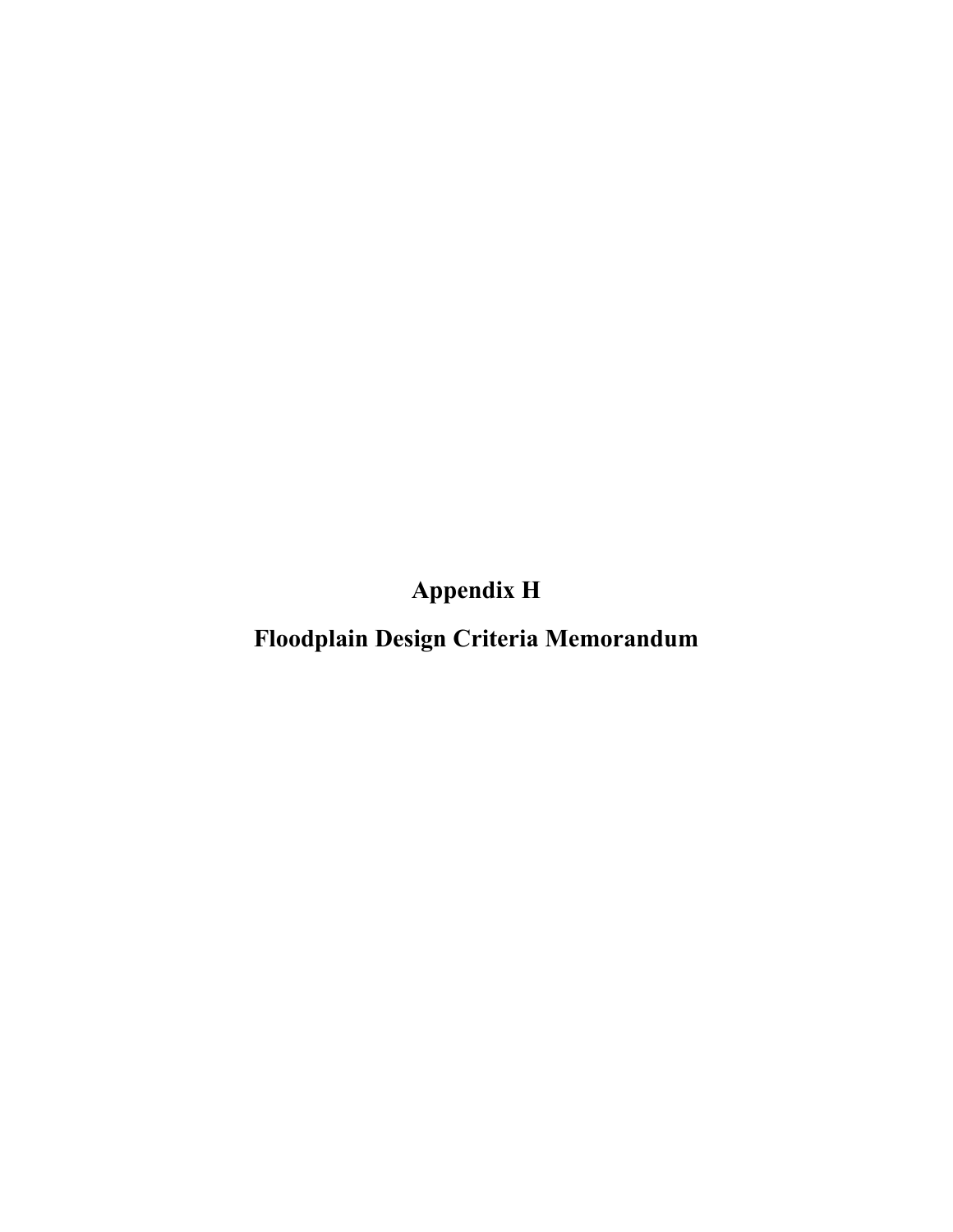Schaaf *&* Wheeler CONSULTING CIVIL ENGINEERS 870 Market Street, Suite 1278 San Francisco, CA 94102 (415) 433-4848 FAX (408) 246-5624 cgilmore@swsv.com

## **MEMORANDUM**

| TO:   | The City of San Jose<br>Attn: Arlene Lew and Vivian Tom | DATE:  | September 28, 2021 |
|-------|---------------------------------------------------------|--------|--------------------|
| FROM: | Caitlin Gilmore, PE                                     | JOB #: | HANO.02.21         |

SUBJECT: **905 N Capitol Floodplain Design Criteria Memorandum**

## **Introduction**

It is the intent of this memorandum to describe the floodplain characteristics at the subject property and to provide a basis for selecting a highest adjacent grade upon which floodplain design criteria will be set. This memo is limited to the podium structure portion of the project.

The property is located in a FEMA effective special flood hazard area (SFHA) AO(2); characterized by an average of two feet of shallow flooding. The floodplain is a result of spills mapped from Upper Penitencia Creek based on the effective flood insurance rate map (FIRM) 06085C0088J. The map, although dated February 19, 2014, is based on a 1980's analysis and depicted in Figure 1.

A newer floodplain study is available, completed by Schaaf & Wheeler on behalf of Valley Water in 2019 as part of a FEMA Cooperating Technical Partnership (CTP). This analysis has been under review by FEMA and a date has not been set for its adoption as the new effective map. The floodplain at the site from this analysis can be seen in Figure 2. In the draft analysis the site is not located in a SFHA.

Since the draft map is not yet effective, the project must design to the effective map. Therefore, based on the city municipal code section 17.08.620, project must elevate residential finish floors to the highest adjacent natural grade around the perimeter of the structure, plus the depth of flooding.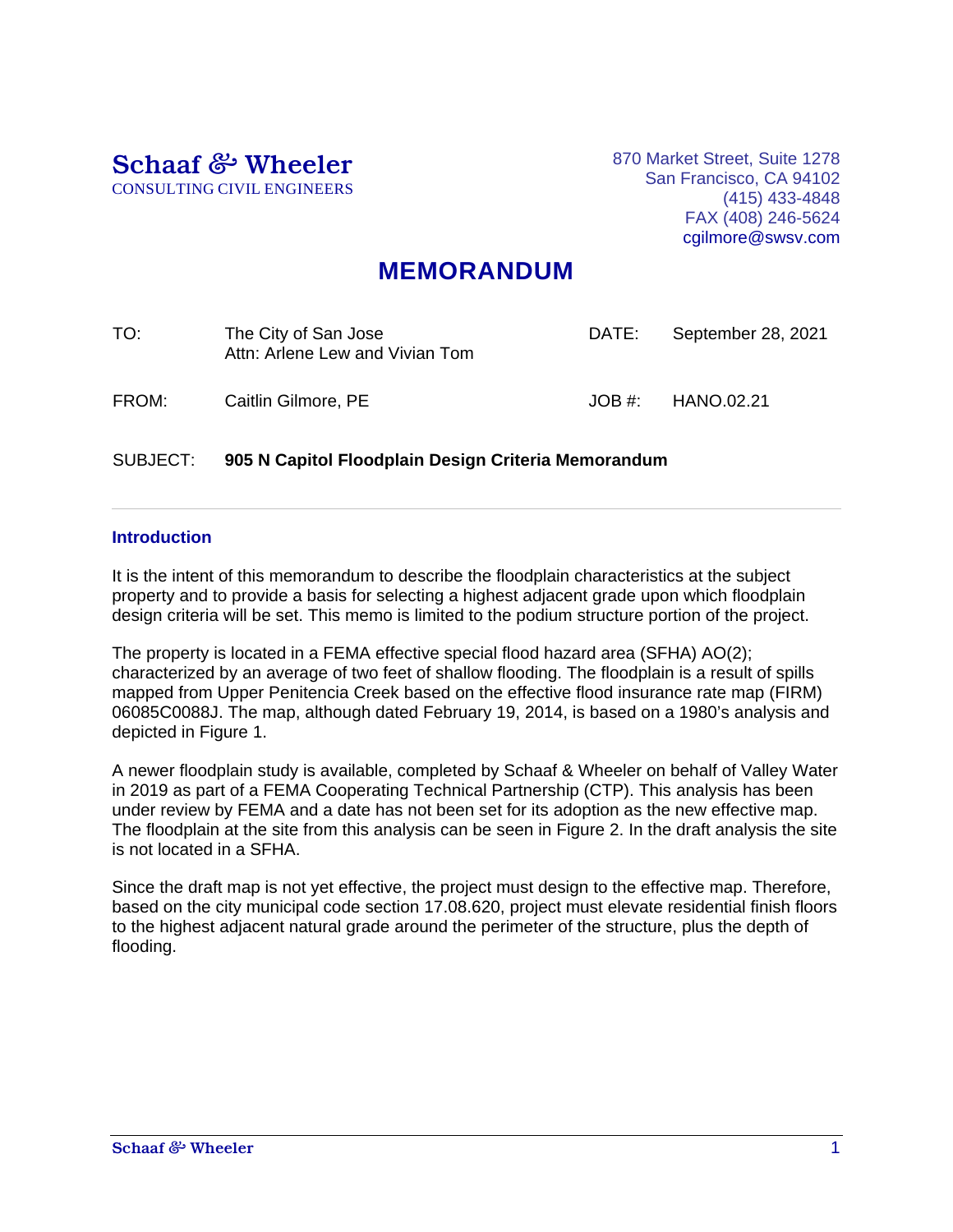

**Figure 1. Effective FEMA FIRM**



**Figure 2. CTP Draft Flood Map**